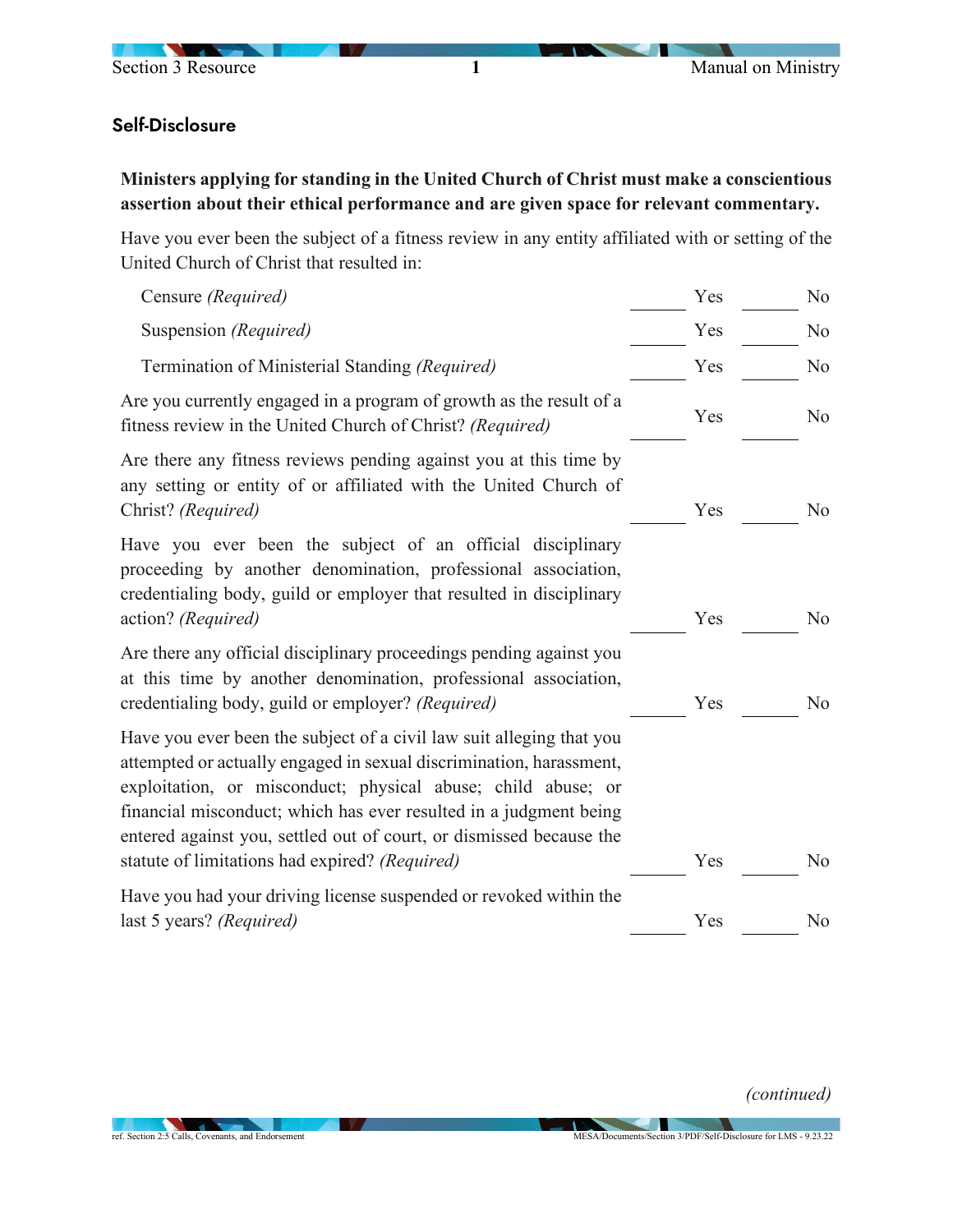| Section 3 Resource                | $\boldsymbol{2}$                                                     | Manual on Ministry    |
|-----------------------------------|----------------------------------------------------------------------|-----------------------|
|                                   |                                                                      |                       |
|                                   |                                                                      |                       |
|                                   | Have you ever been found guilty of, pled guilty to, or pled no       |                       |
|                                   | contest to criminal charges? (Exclude convictions that have been     |                       |
|                                   | sealed, expunged or legally eradicated; any misdemeanor              |                       |
|                                   | conviction for which probation was successfully completed;           |                       |
|                                   | offenses about which inquiry is not permissible in the state in      |                       |
|                                   | which you are seeking a position; acts of civil disobedience. With   |                       |
|                                   | respect to driving record, only include matters of reckless driving, |                       |
|                                   | driving while intoxicated and/or driving under the influence of a    |                       |
| controlled substance.) (Required) |                                                                      | Yes<br>N <sub>0</sub> |

Has your employment, a volunteer position, or professional credentials, ever been terminated or revoked, or have you been asked not to return to employment or a volunteer position in the future because you attempted or actually engaged in:

Sexual discrimination, harassment, exploitation or misconduct *(Required)* Physical abuse *(Required)* Yes Yes No No Child abuse *(Required)* Yes No Financial misconduct *(Required)* Yes No

Have you ever terminated your employment, a volunteer position, or professional credentials in order to avoid facing or to avoid being terminated because of charges of actual or attempted:

Sexual discrimination, harassment, exploitation or misconduct *(Required)* Physical abuse *(Required)* Yes Yes No  $\overline{\phantom{0}}$  No Child abuse *(Required)* Yes No Financial misconduct *(Required)* Yes No

Are there any facts or circumstances involving you or your background that should be disclosed and/or further reviewed before you are entrusted with the responsibilities of ministry on behalf of a calling body of the United Church of Christ? *(Required)* Yes No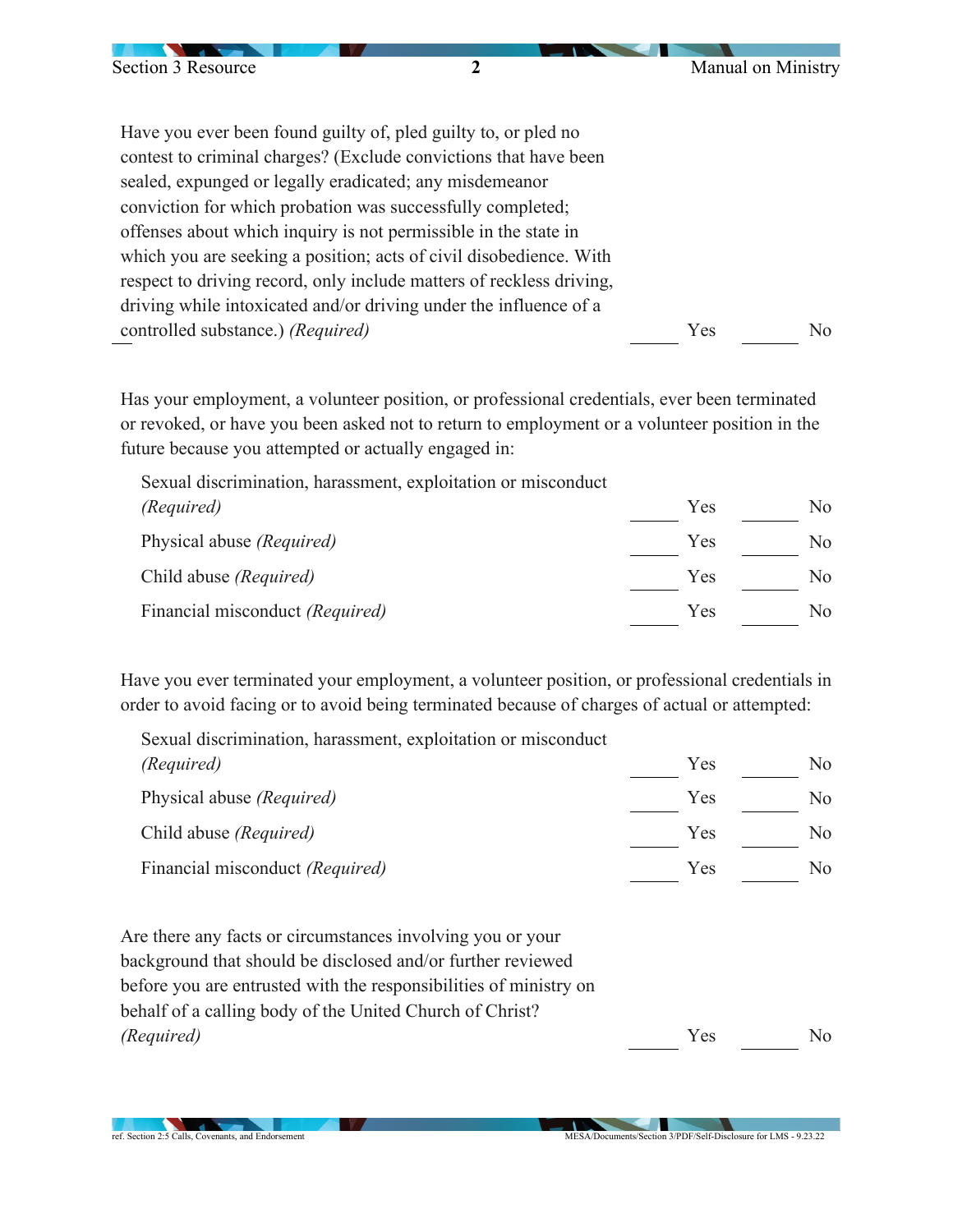

If you answered yes to any of the above questions, please provide detailed explanation for all such affirmative answers. In addition to providing other relevant material, be sure to include dates and information for related official decisions, actions, reviews, etc. (by you and/or other parties) that affected your employment and/or ministerial standing and/or professional credentials. (Required)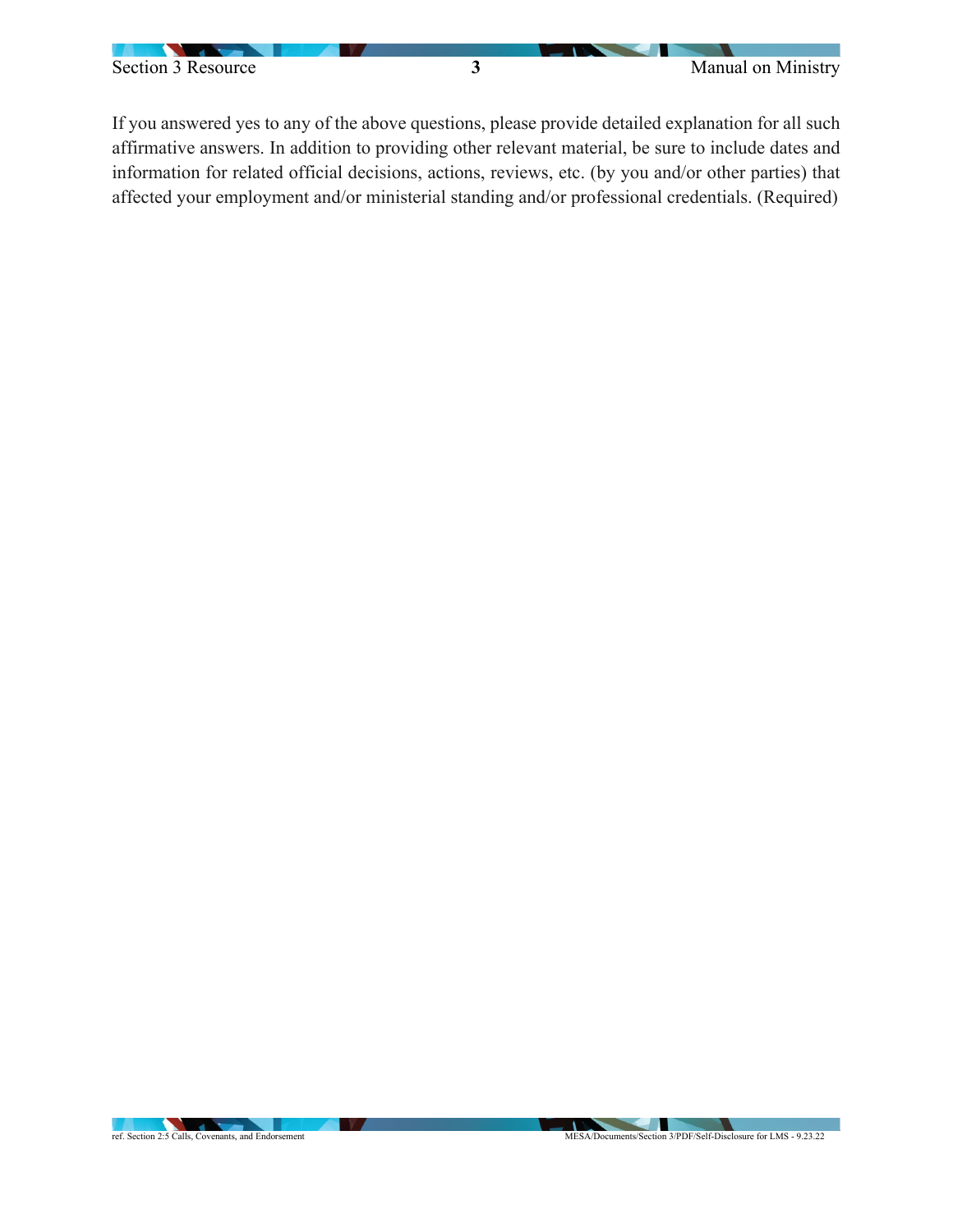## Statement of Consent

The United Church of Christ Constitution recognizes that God calls the whole church and every member to participate in and extend the ministry of Jesus Christ [paragraph 17]. God also calls certain of the church's members to various forms of ministry in and on behalf of the church [paragraph 18].

Persons seeking Continued Ecclesiastical Endorsement with a UCC Conference or Association bring unique gifts, skills, and experiences. The integrity of this discernment process in the United Church of Christ depends upon supportive cooperation and considerate and appropriate sharing of information among UCC national offices, UCC conference and/or association personnel, search committees, local churches (UCC and otherwise), other ministry settings, educational institutions and those persons seeking Continued Ecclesiastical Endorsement.

We are called to speak the truth in love. Our primary goal is, in all circumstances, to build up the body of Christ. Relationships between church bodies and persons seeking Continued Ecclesiastical Endorsement require honesty, integrity, and truthfulness for the health of the church. In that spirit:

I attest that the information shared with the Committee on Ministry is true and complete to the best of my knowledge. I understand that any misrepresentation of omission may be grounds for rejection of consideration for, or termination of, the ministerial authorization process or ministerial authorization itself after that authorization is approved.

An open exchange of relevant information builds the foundation for continuing and healthy relationships between calling bodies and persons seeking a ministry position. In that spirit:

I authorize any member of the Committee on Ministry or the appropriate staff person of the conference to make inquiries regarding all statements contained in the information provided to the Committee on Ministry. I also authorize all persons, entities, former employers, committees on the ministry and their agents, current denominational representatives, courts, and law enforcement, educational institutions and other public agencies to respond to inquiries concerning me, and to supply verification of the information provided to any member of the Conference Committee on Ministry or the appropriate staff person of the conference. I understand that such persons may comment on and state their opinions regarding my background and character to any member of the Committee on Ministry or the appropriate staff person of the conference. To encourage such persons to speak openly and responsible, I hereby release them from all liability arising from their responses and comments made in good faith and without malice.